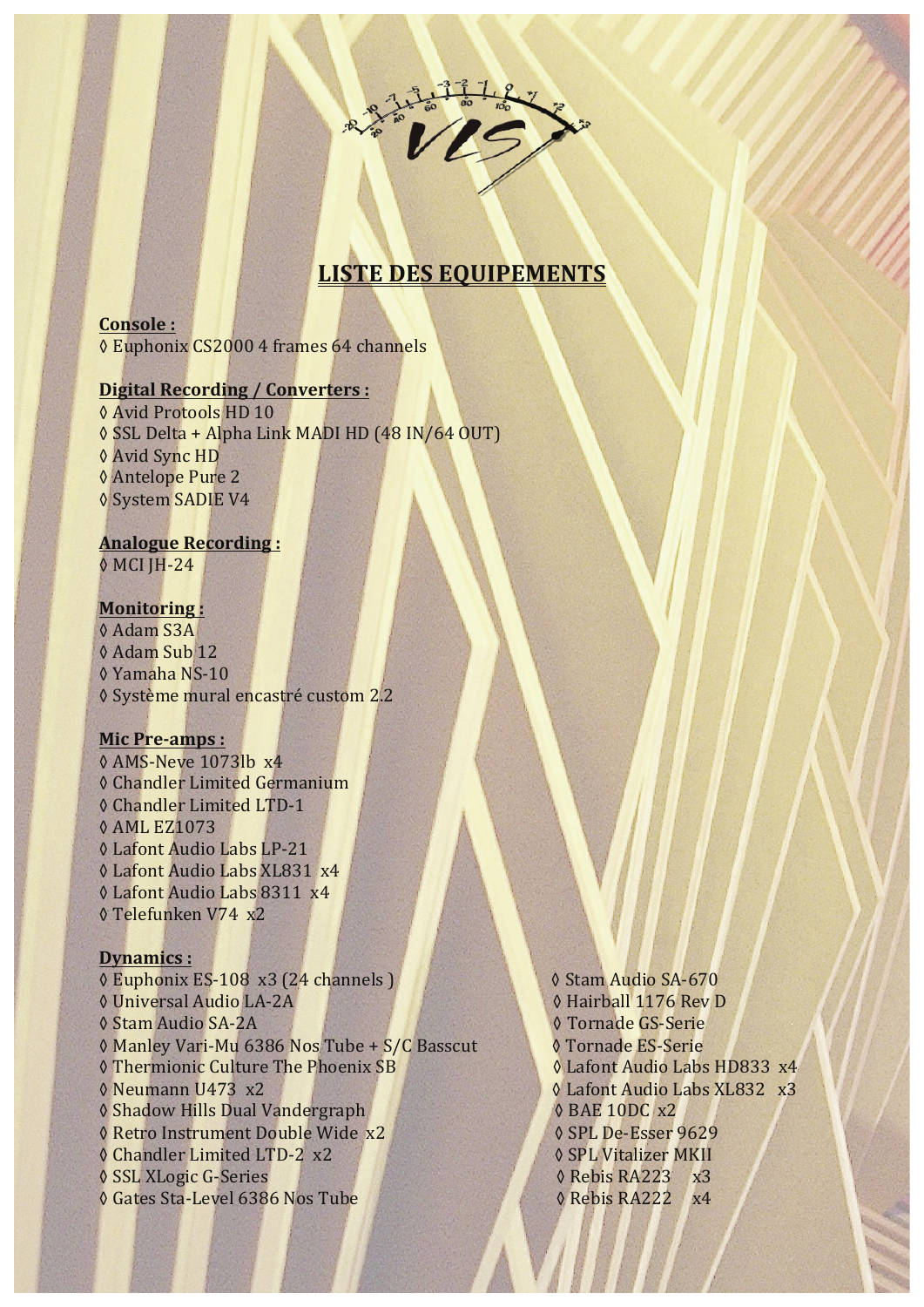

#### **Equalizers :**

**♦ Manley Massive Passive** ◊ Neumann W495 x2 ◊ AML EZP-1A ◊ Tornade W495 Stéréo ◊ Lafont Audio Labs HD935b x6

### **Effects :**

◊ ART DR2A ◊ Eventide DSP4000 ◊ Eventide H3000 D-SX ◊ Lafont Audio Labs Telephone Simultator ◊ Lexicon 224 XL ◊ Lexicon PCM 80 ◊ Lexicon PCM 81 ◊ Lexicon PCM 90 ◊ Lexicon PCM 91 ◊ Lexicon PCM 41 x2 ◊ Roland SDE-3000 ◊ Symetrix 606 ◊ TC Electronic 2290 ◊ TC Electronic M6000 ◊ TC Electronic M-One ◊ Thermionic The Culture Vulture 11th Mastering Edition

#### **Foldback :**

◊ Behringer P16-I ◊ Behringer P16-M Personal Mixer x4

### **Headphones :**

◊ Beyerdynamic DT-770 x4 ◊ Sony 7506 x4

#### **Digital Playback :** ◊ Sony PCM R500

◊ Studer A727 ◊ Tascam CD-RW5000